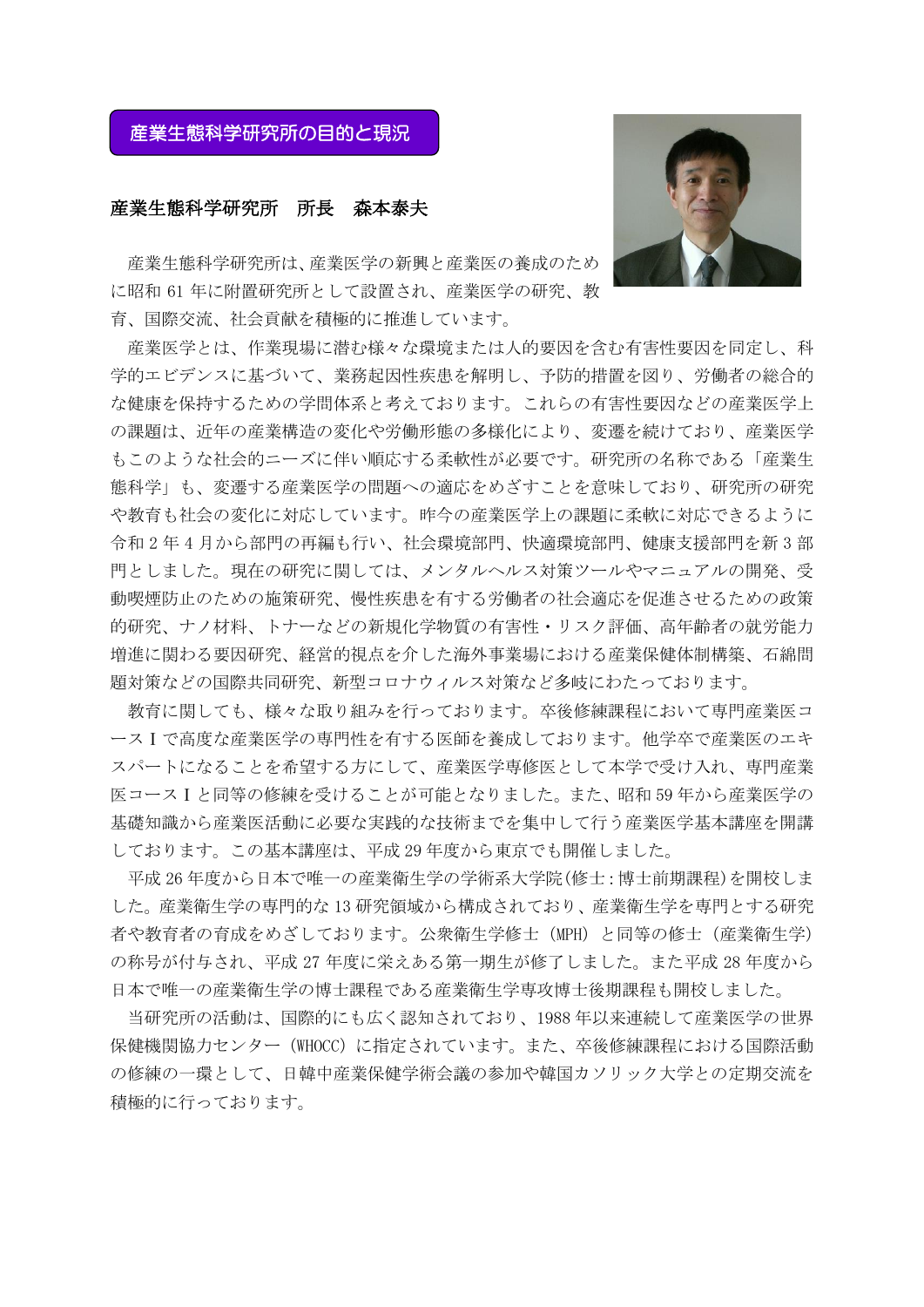## Objective and state of Institute of Industrial and Ecological Sciences (IIES)

## Director Yasuo Morimoto



Institute of Industrial and Ecological Sciences (IIES) was

completed as the institute attached to the university at 1961 in order to advance occupational medicine and educate occupational physician, and the researches of occupational medicine, education of expert occupational physician, international relation, and social contribution has been progressed.

Occupational Medicine is regarded as academic subjects that harmful factors including varies of environmental and human factors existing in workplace are identified, and that based on scientific evidences, the health of workers are maintained by elucidation of the cause and mechanism of work-related disease and establishment of preventive measures. The adaptation of occupational medicine to change of social needs is necessary, as the problems of occupational medicine such as harmful factors always have been changed due to change of industrial structure and diversification of work style.

Industrial Ecological Sciences, which is name of our institute, means the adaptation to changes of problems of occupational medicine, and the researches and education in our institute have been adjusted to these changes. We have also been reorganizing three groups (Group for Social Environment, Group for Occupational Health Support, Group for Optimalization of Work Environment) since April 2020 so that we can flexibly respond to all the issues related to recent occupational medicine.

As for current researches in IIES, varieties of studies including the development of tool and guideline of measures of mental health, the policy to promote the social adaptation of the workers with chronic disorder, the risk and hazard evaluation of new chemical substances such as nanomaterials and toner, policy study for a prevention of passive smoke, factor analysis of improvement of workability of aged worker, international collaborative investigation such as construction of industrial health management system in the overseas business through the administrative viewpoint of view and asbestos issues.

We have varieties of educational course. IIES take a charge of special training course of expert occupational physician for 5 years for graduates in our university. Basic training course of occupational physician, prepared from basin knowledge of occupational medicine to practical technique, which is necessary for activity of occupational physician,, has been carried out from 1984. This training course has also started in Tokyo at 2017. The master course of occupational health, only one course in Japan, has established at 2014 in order to foster the researchers and faculty member on occupational health, and composed of 13 specialized study fields of occupational health. The title of master of occupational health, which is equal to master of public health, is given, and the first graduates completed in 2016. The only one